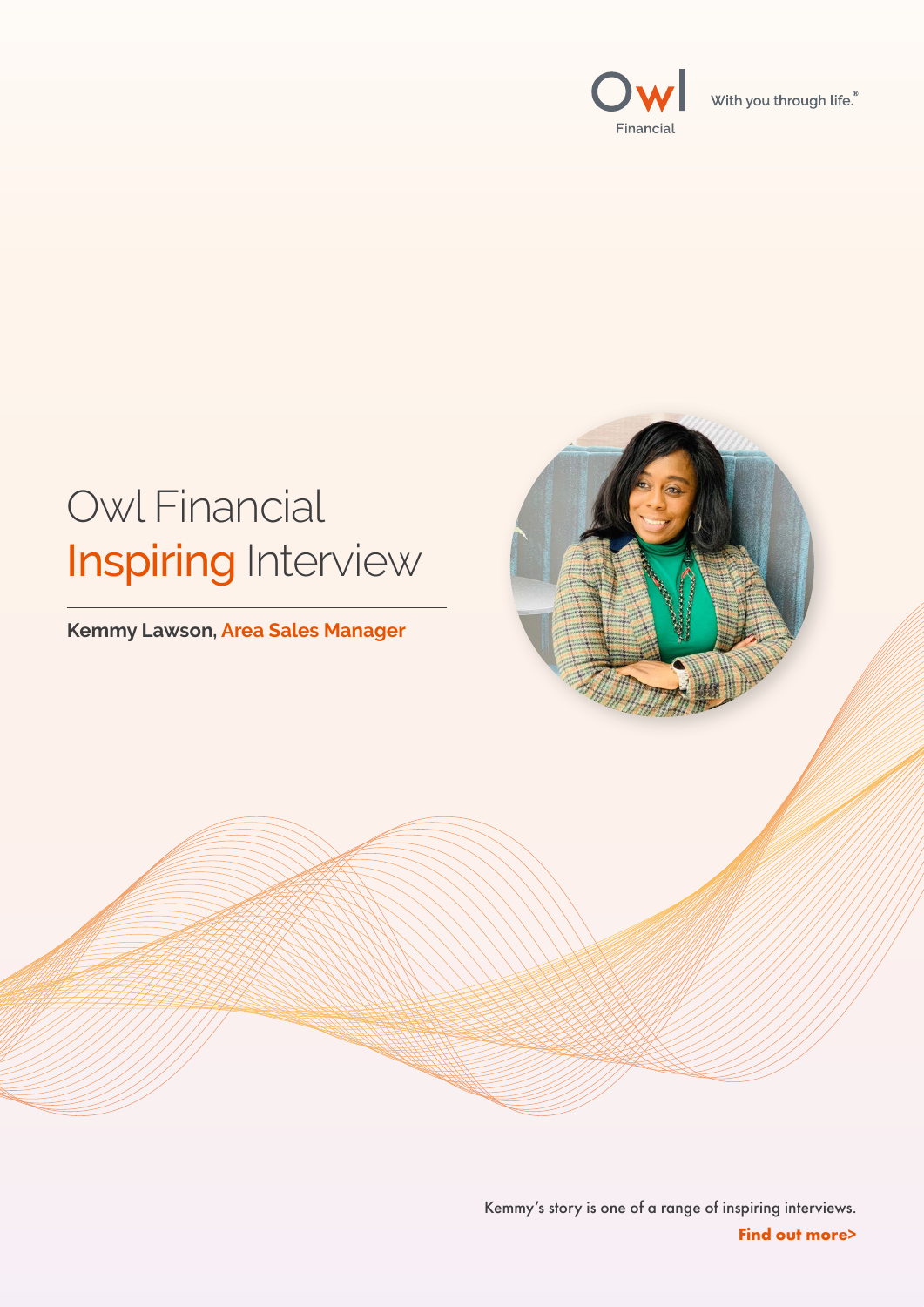We've collated a series of motivational case studies that show the journey of some of our most ambitious Advisers and Managers. It's fascinating to hear about their background, why they joined Owl, what motivates them and tips for others building their career in the business.

### **My Journey, Kemmy Lawson**

**My Journey with Owl**

I recall a profound statement from a mentor "the greatest tragedy in life is not death – it's life without a purpose".

"I feel so blessed to have a career where I'm able to help people understand and benefit from insurance cover. I regard customers as friends and it's a privilege to help them and their loved ones. For me, my job is far more than simply selling cover. It means a lot to make a difference and be there to support customers in times of need"

### **What did you do before joining Owl?**

Prior to Owl, I worked for the family business, supporting my husband - I did that for around 14 years. As a mum of four, my days were very busy; I was happy, but remember reflecting a lot on whether there's more I could be doing.

This really got me thinking about how I could best make the most of my strengths. Whilst a career in computer science was an option (following on from my degree), I felt like that wasn't the career for me.

**So, what was your journey into Owl?**

A few months before joining Owl, I bumped into a friend I hadn't seen for a while. She told me her husband was not feeling too well and was having tests. She explained that by the time he had gone to hospital to seek medical help, he was sadly diagnosed with having stage 3 cancer.

I was deeply saddened and affected by this - even more so six months later when my friend contacted me to say that her husband had passed away. I went to see her as soon as I got the message and understandably, she was distraught. She'd lost her husband and was left with three children. I'll never forget the uncontrollable tears.

She said she didn't have any insurance and was so worried about how she would cope. I hadn't even thought about the need for insurance prior to that. However, her story really struck a chord and I started to do some research and searched for an insurance company that could help in this type of situation.

And that's how I found Owl - I spoke to an Adviser, Kemi Onadipe, who arranged to meet me. I was impressed with the service and the explanation of how customers can be helped.

At the end of the meeting, I asked her "How can I do what you do?" And soon after my journey began.

I was introduced to my manager, Festus Arishe - and the rest is history. I realised that this was something I wanted